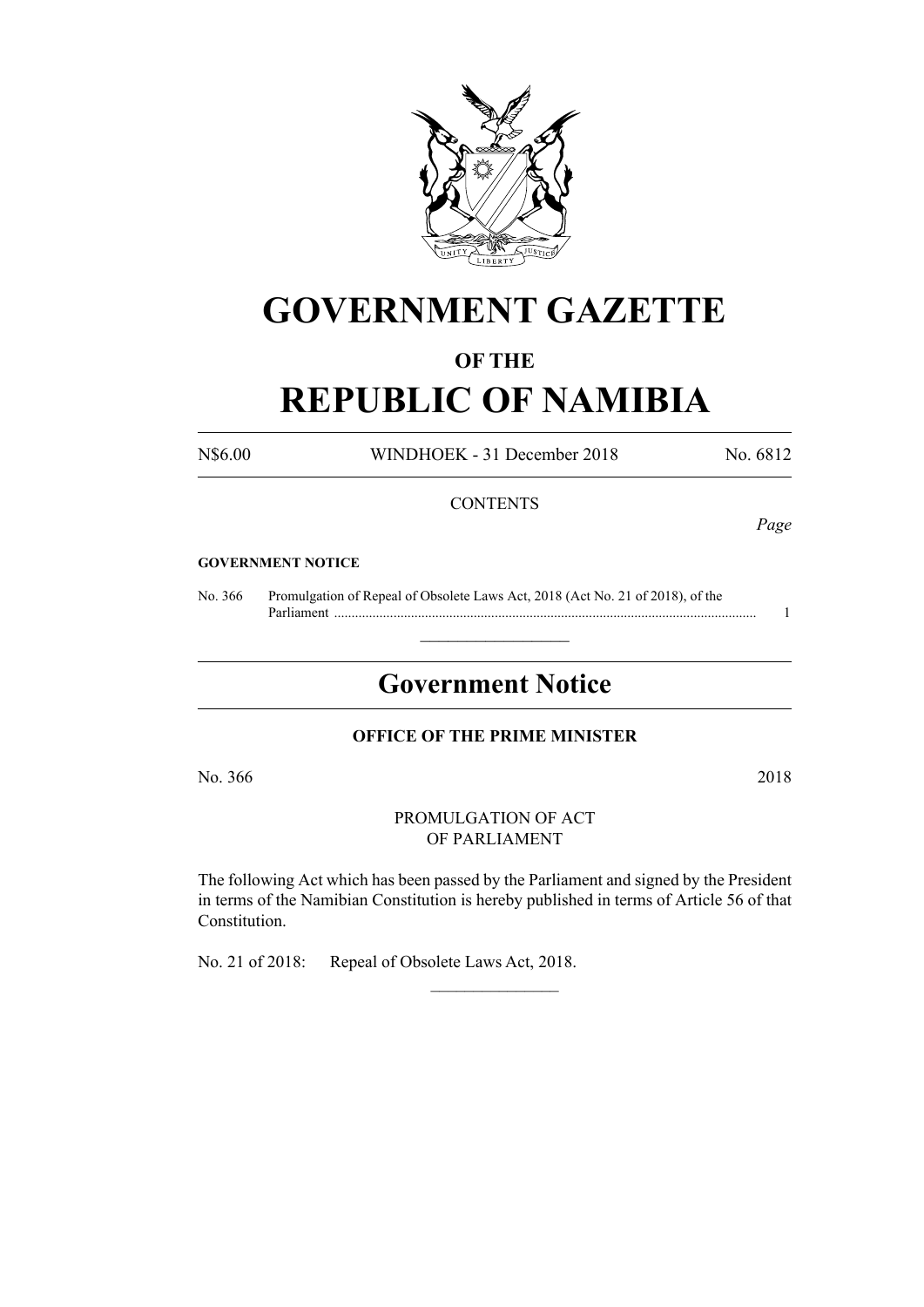# **ACT**

## **To provide for the repeal of certain obsolete laws; and to provide for incidental matters.**

*(Signed by the President on 21 December 2018)*

**BE IT ENACTED** as passed by the Parliament, and assented to by the President, of the Republic of Namibia as follows:

# **Repeal of laws**

**1.** The laws specified in Columns 1 and 2 of the Schedule are repealed or amended to the extent set out in Column 3 of that Schedule.

## **Short title and commencement**

**2.** This Act is called the Repeal of Obsolete Laws Act, 2018, and comes into operation on a date determined by the Minister by notice in the *Gazette.*

## **SCHEDULE**

# Repealed or amended laws (Section 1)

| Column 1                       | Column <sub>2</sub>                                                            | Column 3                                                     |
|--------------------------------|--------------------------------------------------------------------------------|--------------------------------------------------------------|
| No. and year                   | <b>Title of law</b>                                                            | <b>Extent of repeal or</b><br>amendment                      |
| Ordinance No. 8 of<br>1915     | Concessions from Natives Proclamation,<br>1915                                 | Repeals the whole                                            |
| Proclamation No. 5 of<br>1919  | <b>Venereal Diseases Prevention</b><br>Proclamation, 1919                      | Repeals the whole                                            |
| Act No. 49 of 1919             | Treaty of Peace and South West Africa<br>Mandate Act, 1919                     | Repeals the whole                                            |
| Proclamation No. 25<br>of 1920 | Vagrancy Proclamation, 1920                                                    | Repeals the whole                                            |
| Proclamation No. 26<br>of 1920 | Fugitive Offenders and Neighbouring<br>Territories Evidence Proclamation, 1920 | Repeals so much of the<br>provisions as remain<br>unrepealed |
| Proclamation No. 26<br>of 1921 | Usury Proclamation, 1921                                                       | Repeals the whole                                            |
| Proclamation No. 54<br>of 1921 | Lord's Day Observance Proclamation, 1921                                       | Repeals the whole                                            |
| Proclamation No. 9 of<br>1924  | Native Reserves Trust Funds<br>Administration Proclamation, 1924               | Repeals the whole                                            |
| Proclamation No. 12<br>of 1926 | Native Reserves Fencing Proclamation,<br>1926                                  | Repeals the whole                                            |
| Ordinance No. $6$ of<br>1927   | Commissions' Powers Ordinance, 1927                                            | Repeals the whole                                            |
| Proclamation No. 32<br>of 1927 | Vagrancy Proclamation Amendment<br>Proclamation, 1927                          | Repeals the whole                                            |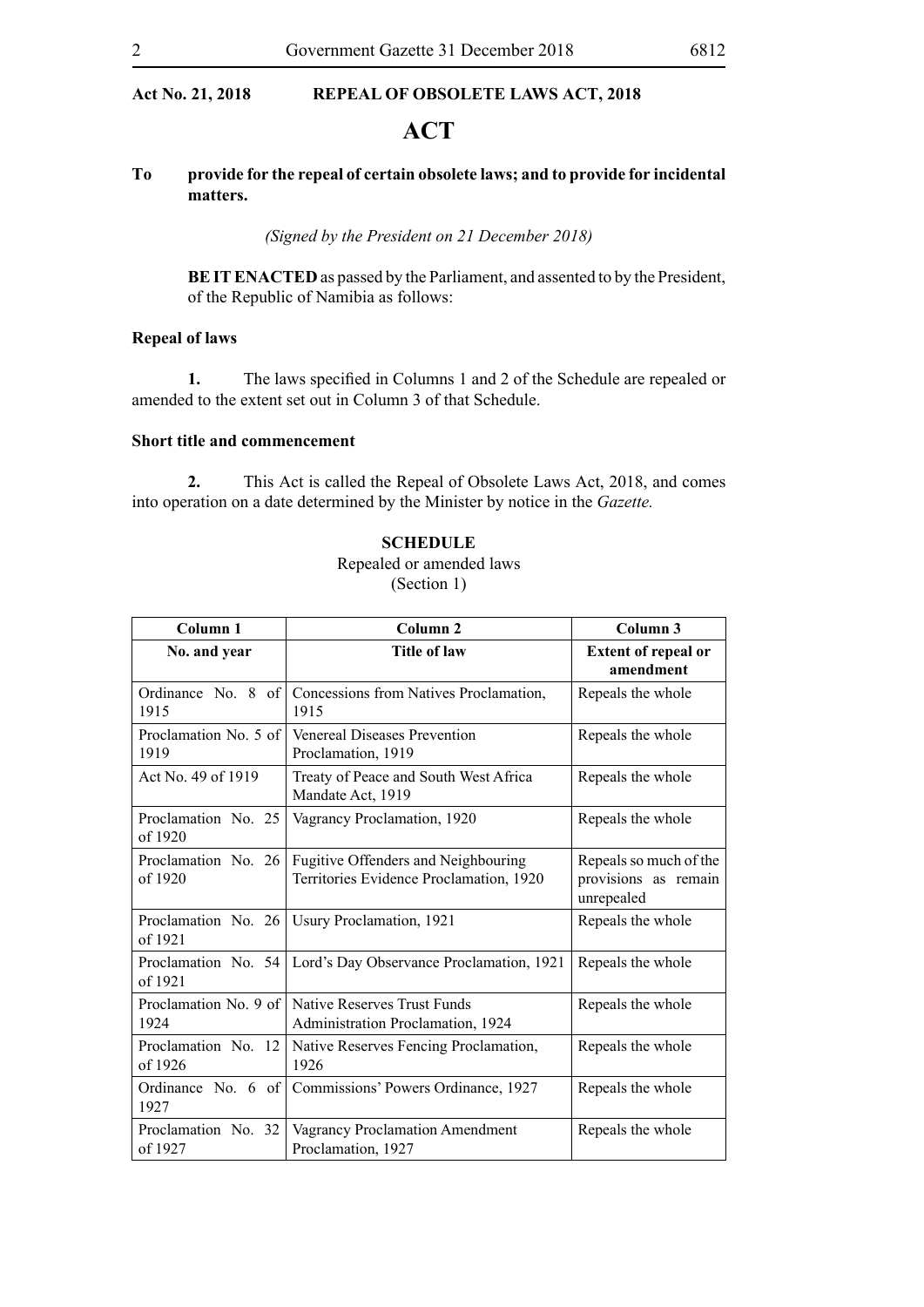| Proclamation No. 15<br>of 1928 | Native Administration Proclamation, 1928                                             | Repeals the provisions<br>in the Schedule refer-<br>red to in section 26 of<br>the Proclamation in so<br>far as those provisions<br>amend Proclamation<br>No. 9 of 1924 |
|--------------------------------|--------------------------------------------------------------------------------------|-------------------------------------------------------------------------------------------------------------------------------------------------------------------------|
| Proclamation No. 27<br>of 1929 | Ovamboland Affairs Proclamation, 1929                                                | Repeals the whole                                                                                                                                                       |
| Ordinance No. 16 of<br>1930    | Hospitals and Charitable Institutions<br>Ordinance, 1930                             | Repeals the whole                                                                                                                                                       |
| Proclamation No. 26<br>of 1930 | <b>Ovamboland Affairs Proclamation</b><br>Amendment Proclamation, 1930               | Repeals the whole                                                                                                                                                       |
| Proclamation No. 27<br>of 1930 | Caprivi Zipfel Affairs Proclamation, 1930                                            | Repeals the whole                                                                                                                                                       |
| Proclamation No. 39<br>of 1931 | Teachers' Pensions Proclamation, 1931                                                | Repeals the whole                                                                                                                                                       |
| Proclamation No. 26<br>of 1932 | Silver Coin (Control of Importation)<br>Proclamation, 1932                           | Repeals the whole                                                                                                                                                       |
| Proclamation No. 28<br>of 1933 | Payment of Loans Proclamation, 1933                                                  | Repeals the whole                                                                                                                                                       |
| Proclamation No. 1 of<br>1934  | Hospitals and Charitable Institutions<br>Proclamation, 1933                          | Repeals the whole                                                                                                                                                       |
| Proclamation No. 21<br>of 1936 | Native Reserves Trust Funds Amendment<br>Proclamation, 1936                          | Repeals the whole                                                                                                                                                       |
| Proclamation No. 33<br>of 1936 | <b>Teachers Pensions Amendment</b><br>Proclamation, 1936                             | Repeals the whole                                                                                                                                                       |
| Proclamation No. 32<br>of 1937 | Okavango Native Territory Affairs<br>Proclamation, 1937                              | Repeals the whole                                                                                                                                                       |
| Proclamation No. 33<br>of 1937 | Teachers' Pensions Amendment<br>Proclamation, 1937                                   | Repeals the whole                                                                                                                                                       |
| Ordinance No. 10 of<br>1938    | Hospitals and Charitable Institutions<br>Amendment Ordinance, 1938                   | Repeals the whole                                                                                                                                                       |
| of 1938                        | Proclamation No. 15 Teachers' Pensions Amendment<br>Proclamation, 1938               | Repeals the whole                                                                                                                                                       |
| Proclamation No. 6 of<br>1939  | <b>Native Reserves Trust Funds</b><br>Administration Amendment Proclamation,<br>1939 | Repeals the whole                                                                                                                                                       |
| Proclamation No. 7 of<br>1939  | Vagrancy Proclamation, 1920: Extension to<br>the Rehoboth Gebiet                     | Repeals the whole                                                                                                                                                       |
| Proclamation No. 23<br>of 1939 | Natives Trust Funds Proclamation, 1939                                               | Repeals the whole                                                                                                                                                       |
| Act No. 22 of 1940             | Industrial Development Act, 1940                                                     | Repeals the whole                                                                                                                                                       |
| Proclamation No. 34<br>of 1940 | <b>Ovamboland Affairs Amendment</b><br>Proclamation, 1940                            | Repeals the whole                                                                                                                                                       |
| Proclamation No. 38<br>of 1940 | Ovambo and Okavango Trust Funds<br>Amendment Proclamation, 1940                      | Repeals the whole                                                                                                                                                       |
| Proclamation No. 15<br>of 1941 | <b>Ovamboland Affairs Amendment</b><br>Proclamation, 1941                            | Repeals the whole                                                                                                                                                       |
| Proclamation No. 18<br>of 1941 | Trespass of Donkeys Proclamation, 1941                                               | Repeals the whole                                                                                                                                                       |
| Proclamation No. 20<br>of 1941 | Ovamboland Affairs Further Amendment<br>Proclamation, 1941                           | Repeals the whole                                                                                                                                                       |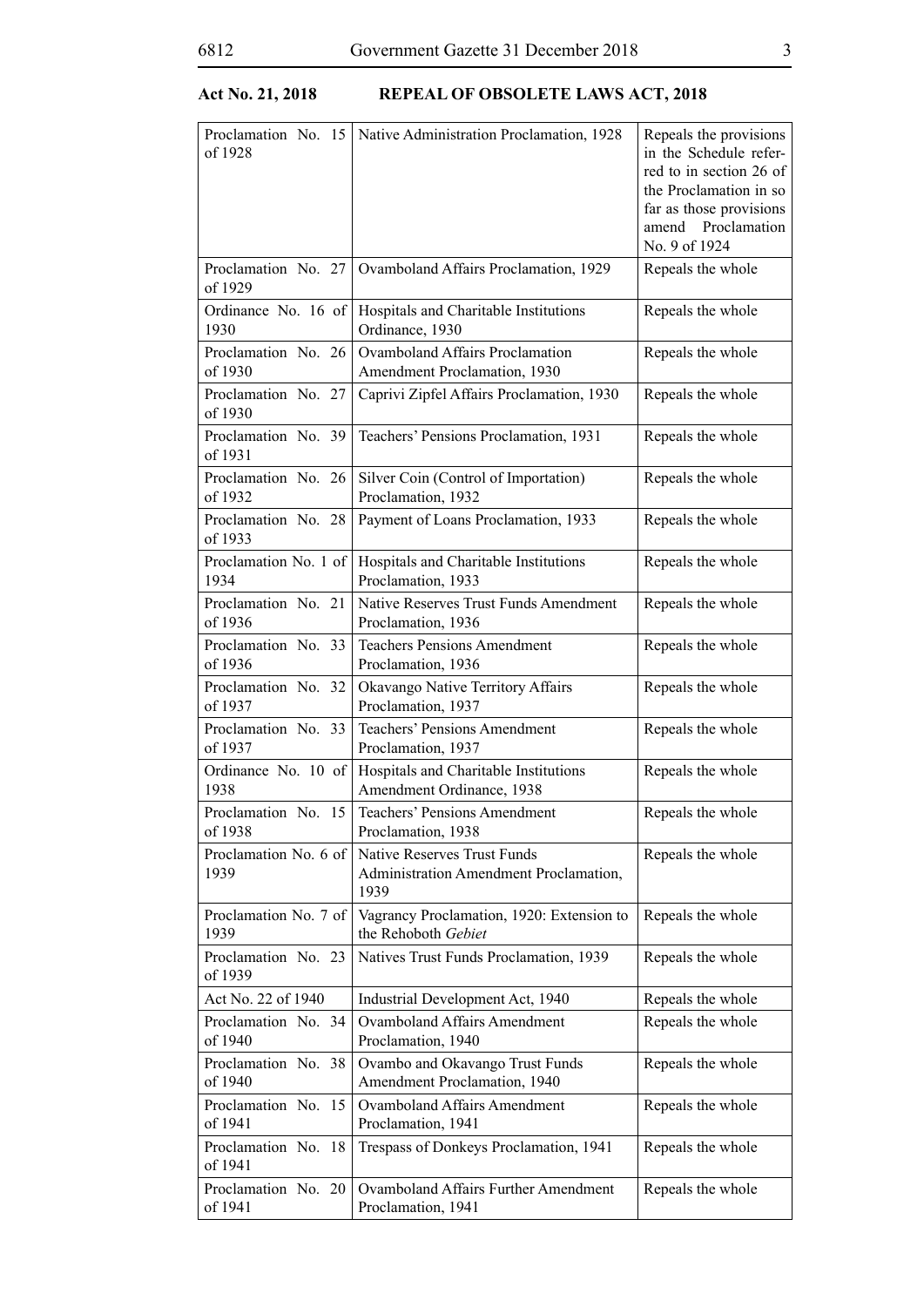| Proclamation No. 5 of<br>1942     | Teachers' Pensions Amendment<br>Proclamation, 1942                               | Repeals the whole                |
|-----------------------------------|----------------------------------------------------------------------------------|----------------------------------|
| Act No. 27 of 1942                | Industrial Development Amendment Act,<br>1942                                    | Repeals the whole                |
| Proclamation No. 3 of<br>1943     | Teachers' Pensions Amendment<br>Proclamation, 1943                               | Repeals the whole                |
| Proclamation No. 18<br>of 1943    | Education Amendment Proclamation, 1943                                           | Repeals section 28               |
| Ordinance No. 5 of<br>1944        | Hospitals Amendment Ordinance, 1944                                              | Repeals the whole                |
| Proclamation No.<br>18<br>of 1944 | Education Amendment Proclamation, 1944                                           | Repeals sections<br>13<br>and 14 |
| Proclamation No. 40<br>of 1944    | Price Control and Preservation of Game<br>Admissions of Guilt Proclamation, 1944 | Repeals the whole                |
| Proclamation No. 1 of<br>1945     | <b>Teachers' Pensions Amendment</b><br>Proclamation, 1945                        | Repeals the whole                |
| Proclamation No. 30<br>of 1945    | Teachers' Pensions Further Amendment<br>Proclamation, 1945                       | Repeals the whole                |
| Proclamation No.<br>40<br>of 1945 | Teachers' Pensions Amendment, Further<br>Amendment Proclamation, 1945            | Repeals the whole                |
| Proclamation No. 19<br>of 1946    | <b>Teachers' Pensions Amendment</b><br>Proclamation, 1946                        | Repeals the whole                |
| Proclamation No. 16<br>of 1947    | Education Amendment Proclamation, 1947                                           | Repeals section 10               |
| Proclamation No. 2 of<br>1948     | <b>Ovamboland Affairs Amendment</b><br>Proclamation, 1948                        | Repeals the whole                |
| Proclamation No. 26<br>of 1948    | Okavango Native Territory Affairs<br>Amendment Proclamation, 1948                | Repeals the whole                |
| Proclamation No. 52<br>of 1950    | <b>Ovamboland Affairs Amendment</b><br>Proclamation, 1950                        | Repeals the whole                |
| Proclamation No. 53<br>of 1950    | Okavango Native Territory Affairs<br>Amendment Proclamation, 1950                | Repeals the whole                |
| Ordinance No. 8 of<br>1951        | Teachers' Pensions Amendment Ordinance,<br>1951                                  | Repeals the whole                |
| Act No. 40 of 1951                | Industrial Development Amendment Act,<br>1951                                    | Repeals the whole                |
| Ordinance No. 8 of<br>1953        | Teachers' Pensions Proclamation<br>Amendment Ordinance, 1953                     | Repeals the whole                |
| Ordinance No. 22 of<br>1953       | Hospitals and Charitable Institutions<br>Amendment Ordinance, 1953               | Repeals the whole                |
| Ordinance No. 5 of<br>1954        | Teachers' Pensions Proclamation<br>Amendment Ordinance, 1954                     | Repeals the whole                |
| Ordinance No. 11 of<br>1954       | General Laws Amendment Ordinance,<br>1954                                        | Repeals sections 5 and<br>24     |
| Ordinance No. 24 of<br>1955       | Hospitals and Charitable Institutions<br>Amendment Ordinance, 1955               | Repeals the whole                |
| Ordinance No 39 of<br>1955        | South West African Meat Industry<br>Ordinance, 1955                              | Repeals the whole                |
| Ordinance No. 34 of<br>1957       | Teachers' Pensions Amendment Ordinance,<br>1957                                  | Repeals the whole                |
| Ordinance No. 35 of<br>1957       | Dried Peas Control Ordinance, 1957                                               | Repeals the whole                |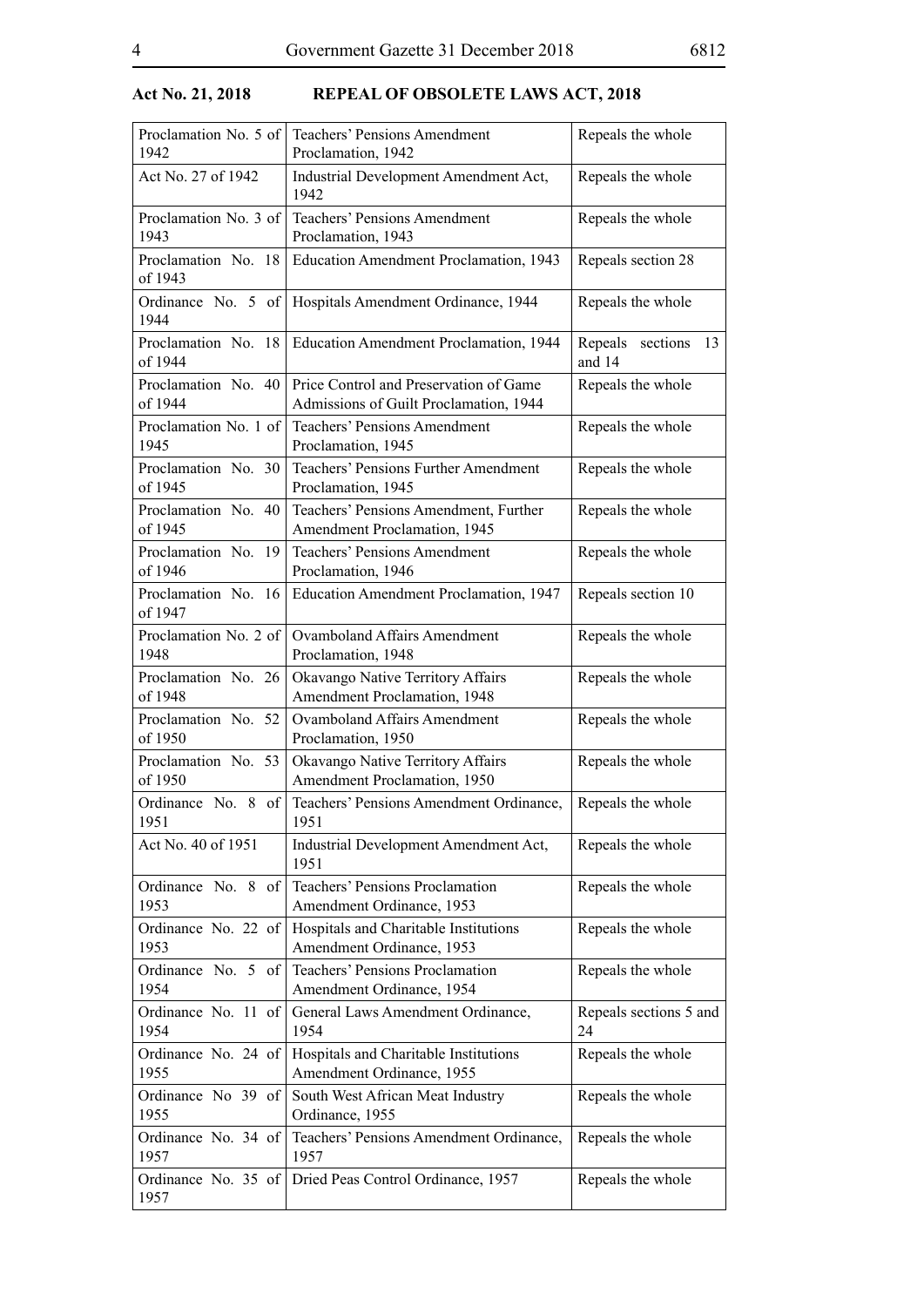| Ordinance No. 7 of<br>1958              | South West African Meat Industry<br>Amendment Ordinance, 1958                                                                     | Repeals the whole |
|-----------------------------------------|-----------------------------------------------------------------------------------------------------------------------------------|-------------------|
| Ordinance No. 17 of<br>1958             | Criminal Procedure and Evidence<br>and Price Control and Preservation of<br>Game Admissions of Guilt Amendment<br>Ordinance, 1958 | Repeals section 2 |
| Ordinance No. 21 of<br>1959             | <b>Education and Teachers' Pensions</b><br>Amendment Ordinance, 1959                                                              | Repeals section 1 |
| Ordinance No. 26 of<br>1959             | Teachers' Pensions Amendment Ordinance,<br>1959                                                                                   | Repeals the whole |
| Act No. 55 of 1959                      | Native Affairs Act, 1959                                                                                                          | Repeals the whole |
| Ordinance No. 11 of<br>1960             | Hospitals and Charitable Institutions<br>Amendment Ordinance, 1960                                                                | Repeals the whole |
| Ordinance No. 20 of<br>1960             | Teachers' Pensions Amendment Ordinance,<br>1960                                                                                   | Repeals the whole |
| Act No. 67 of 1961                      | Industrial Development Amendment Act,<br>1961                                                                                     | Repeals the whole |
| Proclamation No. 92<br>of 1961          | Rehoboth Gebiet Income Tax Proclamation,<br>1961                                                                                  | Repeals the whole |
| Ordinance No. 17 of<br>1962             | Teachers' Pensions Amendment Ordinance,<br>1962                                                                                   | Repeals the whole |
| Ordinance No. 27 of<br>1963             | Teachers' Pensions Amendment Ordinance,<br>1963                                                                                   | Repeals the whole |
| Proclamation<br>(RSA)<br>No. 62 of 1963 | Amendment of the Native Reserves Trust<br>Funds Administration Proclamation, 1963<br>(S.W.A)                                      | Repeals the whole |
| Act No. 52 of 1964                      | Industrial Development Amendment Act,<br>1964                                                                                     | Repeals the whole |
| Ordinance No. 2 of<br>1965              | Social Pensions Ordinance, 1965                                                                                                   | Repeals the whole |
| Ordinance No. 25 of<br>1965             | <b>Usury Proclamation Amendment</b><br>Ordinance, 1965                                                                            | Repeals the whole |
| Act No. 89 of 1965                      | Industrial Development Amendment Act,<br>1965                                                                                     | Repeals the whole |
| Ordinance No. 17 of<br>1966             | State Hospitals Ordinance, 1966                                                                                                   | Repeals the whole |
| Act No. 45 of 1966                      | Industrial Development Amendment Act,<br>1966                                                                                     | Repeals the whole |
| Act No. 63 of 1966                      | Bantu laws Amendment Act, 1966                                                                                                    | Repeals section 5 |
| Ordinance No. 35 of<br>1967             | Reservation of State Land for Natives<br>Ordinance, 1967                                                                          | Repeals the whole |
| Act No. 54 of 1968                      | Development of Self-Government for<br>Native Nations in South-West Africa Act,<br>1968                                            | Repeals the whole |
| Ordinance No. 5 of<br>1969              | Reservation of State Land for Natives<br>Amendment Ordinance, 1969                                                                | Repeals the whole |
| Ordinance No. 14 of<br>1969             | Hospitals and Charitable Institutions<br>Amendment Ordinance, 1969                                                                | Repeals the whole |
| Act No. 19 of 1969                      | South West Africa Medical Research<br>Council Act, 1969                                                                           | Repeals the whole |
| Ordinance No. 21 of<br>1969             | South West African Teachers' Pensions<br>Amendment Ordinance, 1969                                                                | Repeals the whole |
| Act No. 25 of 1969                      | South West Africa Affairs Act, 1969                                                                                               | Repeals the whole |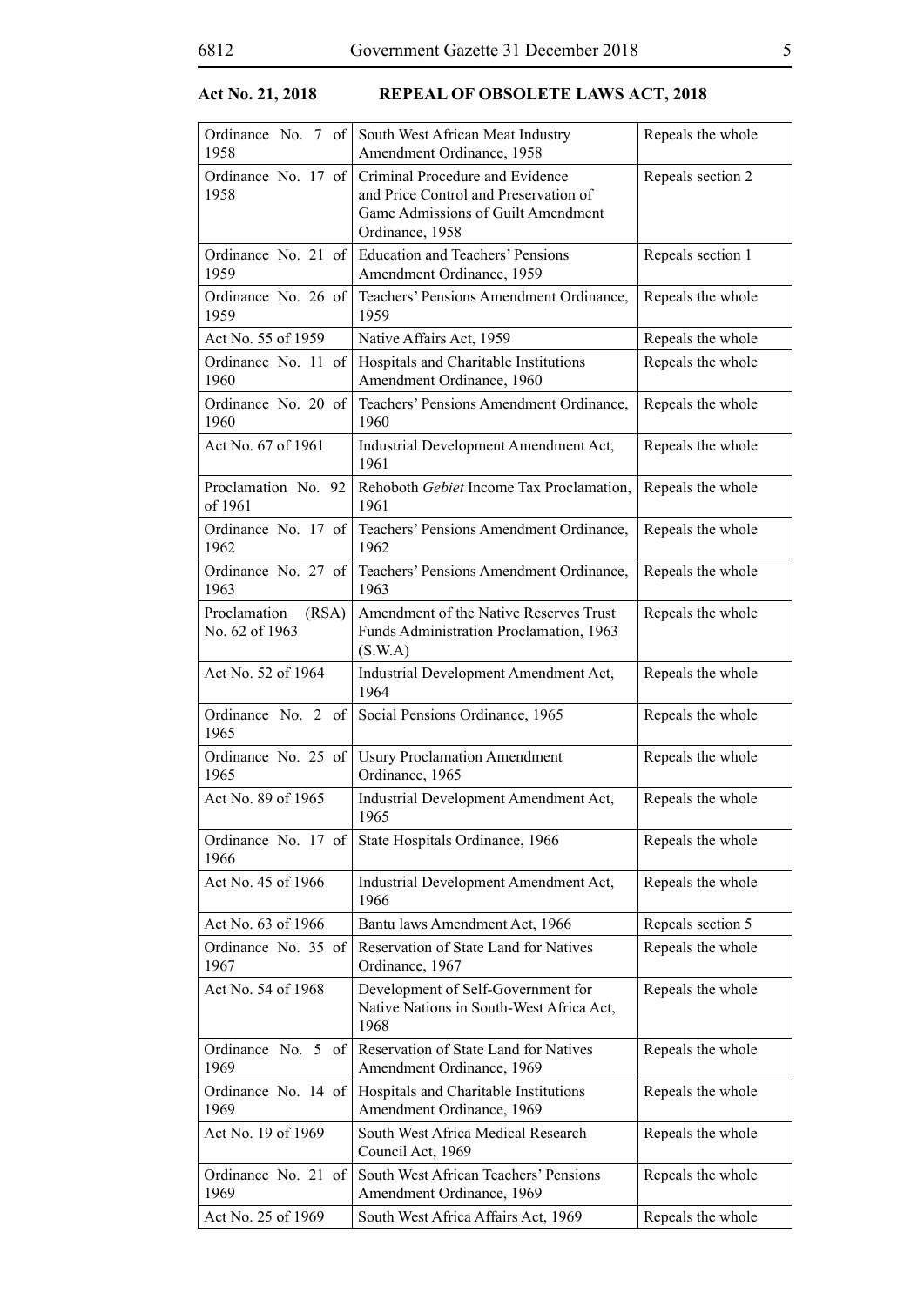| Act No. 102 of 1969                      | Finance Act, 1969                                                                                | Repeals section 12                                                                 |
|------------------------------------------|--------------------------------------------------------------------------------------------------|------------------------------------------------------------------------------------|
| Proclamation<br>(RSA)<br>No. 228 of 1969 | Amendment of the Native Reserves Trust<br>Funds Administration Proclamation, 1969<br>(S.W.A)     | Repeals the whole                                                                  |
| Act No. 27 of 1970                       | Second Bantu Laws Amendment Act, 1970                                                            | Repeals section 11                                                                 |
| Act No. 49 of 1970                       | Third Bantu Laws Amendment Act, 1970                                                             | Repeals sections 4, 5,<br>6 and 7                                                  |
| Ordinance No. 19 of<br>1971              | Reservation of State Land for Natives<br>Amendment Ordinance, 1971                               | Repeals the whole                                                                  |
| Act No. 35 of 1971                       | Railways and Harbours Pension Act, 1971                                                          | Repeals the whole                                                                  |
| Act No. 23 of 1972                       | Bantu Laws Amendment Act, 1972                                                                   | Repeals section 8 and<br>9                                                         |
| Act No. 33 of 1972                       | Railways and Harbours Pension Acts<br>Amendment Act, 1972                                        | Repeals the whole                                                                  |
| Act No. 79 of 1972                       | Namaland Consolidation and<br>Administration Act, 1972                                           | Repeals the whole                                                                  |
| Act No. 88 of 1972                       | Finance Act, 1972                                                                                | Repeals section 11                                                                 |
| Act No. 20 of 1973                       | Development of Self-Government for<br>Native Nations in South-West Africa<br>Amendment Act, 1973 | Repeals the whole                                                                  |
| Act No. 47 of 1973                       | Railways and Harbours Pension Acts<br>Amendment Act, 1973                                        | Repeals the whole                                                                  |
| Ordinance No. 16 of<br>1974              | Reservation of State Land for Natives<br>Amendment Ordinance, 1974                               | Repeals the whole                                                                  |
| Act No. 43 of 1974                       | Railways and Harbours Pensions for Non-<br>Whites Act, 1974                                      | Repeals the whole                                                                  |
| Act No. 44 of 1974                       | Railways and Harbours Pension Acts<br>Amendment Act, 1974                                        | Repeals so much of<br>the provisions of the<br>Act as are applicable<br>to Namibia |
| Act No. 70 of 1974                       | Bantu Laws Amendment Act, 1974                                                                   | Repeals section 17                                                                 |
| Act No. 71 of 1974                       | Second Bantu Laws Amendment Act, 1974                                                            | Repeals sections 3, 4,<br>5 and 6                                                  |
| Act No. 94 of 1974                       | Second General Law Amendment Act,<br>1974                                                        | Repeals section 22                                                                 |
| Ordinance No. 5 of<br>1975               | Reservation of State Land for Natives<br>Amendment Ordinance, 1975                               | Repeals the whole                                                                  |
| Act No. 9 of 1975                        | Bantu Laws Amendment Act, 1975                                                                   | Repeals sections 5 and<br>6                                                        |
| Act No. 46 of 1975                       | Railways and Harbours Pension Acts<br>Amendment Act, 1975                                        | Repeals so much of<br>the provisions of the<br>Act as are applicable<br>to Namibia |
| Act No. 47 of 1975                       | Industrial Development Amendment Act,<br>1975                                                    | Repeals the whole                                                                  |
| Act No. 66 of 1975                       | Exchequer and Audit Act, 1975                                                                    | Repeals the provisions<br>in the Schedule that<br>amend Act No. 54 of<br>1968      |
| Act No. 8 of 1976                        | Railways and Harbours Pension Acts<br>Amendment Act, 1976                                        | Repeals so much of<br>the provisions of the<br>Act as are applicable<br>to Namibia |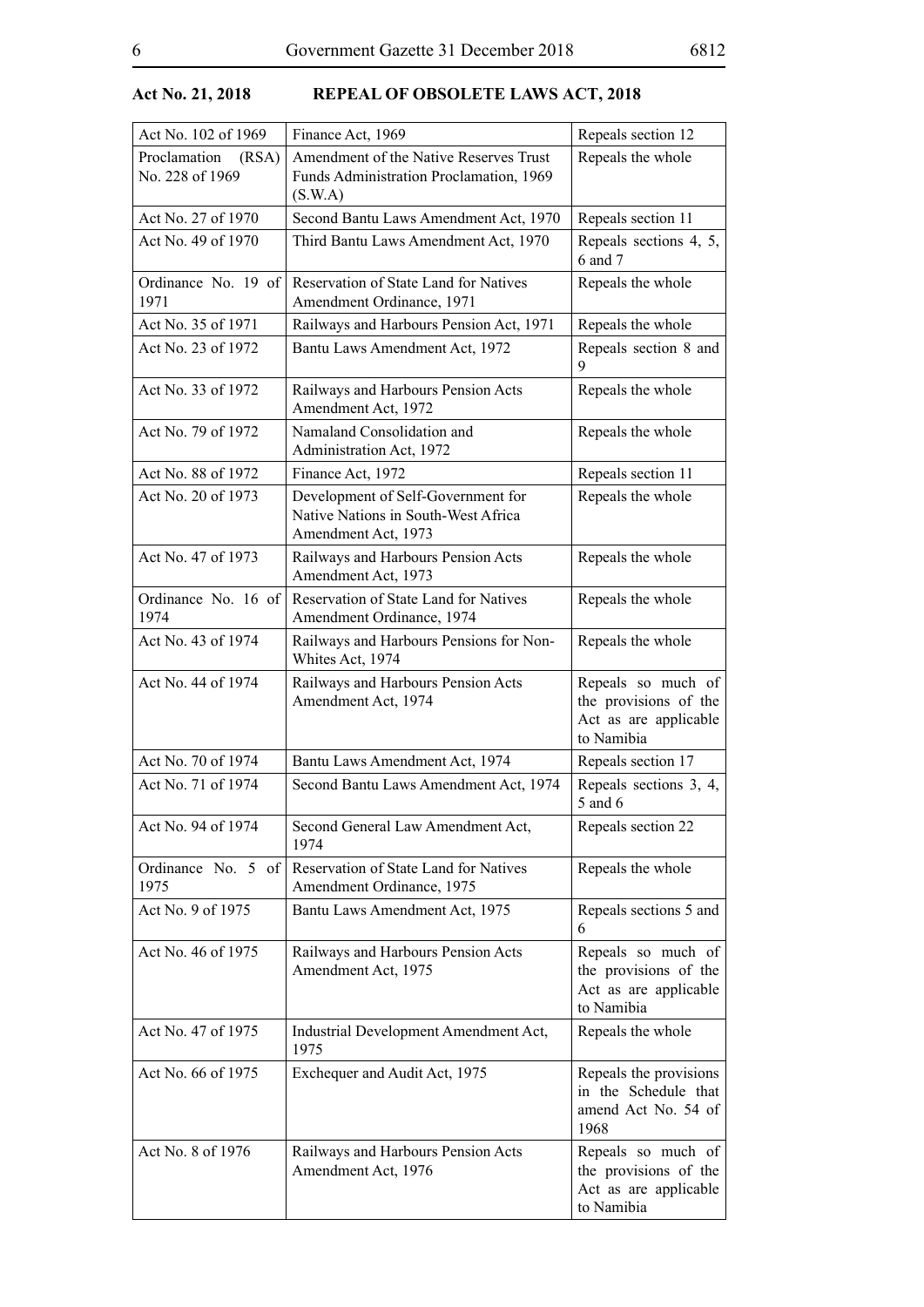| 1976                                    | Ordinance No. 18 of Housing Levy Ordinance, 1976                                           | Repeals the whole                                                                  |
|-----------------------------------------|--------------------------------------------------------------------------------------------|------------------------------------------------------------------------------------|
| Proclamation No. R1<br>of 1976          | Amendment of the Ovamboland Affairs<br>Proclamation, 1929 (SWA)                            | Repeals the whole                                                                  |
| Ordinance No. 2 of<br>1976              | <b>Commissions' Powers Amendment</b><br>Ordinance, 1976                                    | Repeals the whole                                                                  |
| Act No. 4 of 1976                       | Bantu Laws Amendment Act, 1976                                                             | Repeals sections 16,<br>17, 18, 19, 20 and 21                                      |
| Act No. 89 of 1976                      | Second Railways and Harbours Pensions<br>Amendment Act, 1976                               | Repeals the whole                                                                  |
| Act No. 102 of 1976                     | Finance Act, 1976                                                                          | Repeals section 15                                                                 |
| Ordinance No. 6 of<br>1977              | Reservation of State Land for Natives<br>Amendment Ordinance, 1977                         | Repeals the whole                                                                  |
| (RSA)<br>Proclamation<br>No. 84 of 1977 | Amendment of the Native Reserves Trust<br>Funds Administration Proclamation, 1977<br>(SWA) | Repeals the whole                                                                  |
| Ordinance No. 5 of<br>1978              | Reservation of State Land for Natives<br>Amendment Ordinance, 1978                         | Repeals the whole                                                                  |
| Proclamation No. AG<br>39 of 1978       | Namaland Consolidation and<br>Administration Amendment Proclamation,<br>1978               | Repeals the whole                                                                  |
| Act No. 64 of 1978                      | Railways and Harbours Pension Acts<br>Amendment Act, 1978                                  | Repeals the whole                                                                  |
| Act No. 15 of 1979                      | Namaland Consolidation and<br>Administration Amendment Act, 1979                           | Repeals the whole                                                                  |
| Proclamation No. 35<br>of 1979          | <b>Exchequer and Audit Amendment</b><br>Proclamation, 1979                                 | Repeals the whole                                                                  |
| Act No. 80 of 1979                      | Railways and Harbours Pension Acts<br>Amendment Act, 1979                                  | Repeals so much of<br>the provisions of the<br>Act as are applicable<br>to Namibia |
| Act No. 67 of 1980                      | Railways and Harbours Pension Acts<br>Amendment Act, 1980                                  | Repeals the whole                                                                  |
| Act No. 96 of 1980                      | Industrial Development Amendment Act,<br>1980                                              | Repeals the whole                                                                  |
| Act No. 29 of 1981                      | Railways and Harbours Pension Acts<br>Amendment Act, 1981                                  | Repeals the whole                                                                  |
| Act No. 60 of 1981                      | Second Railways and Harbours Pension<br>Acts Amendment Act, 1981                           | Repeals the whole                                                                  |
| Act No. 6 of 1982                       | South African Transport Services<br>Amendment Act, 1982                                    | Repeals the whole                                                                  |
| Act No. 13 of 1983                      | South African Transport Services<br>Amendment Act, 1983                                    | Repeals the whole                                                                  |
| Act No. 5 of 1984                       | South African Transport Services<br>Amendment Act, 1984                                    | Repeals the whole                                                                  |
| Act No. 53 of 1984                      | Industrial Development Amendment Act,<br>1984                                              | Repeals the whole                                                                  |
| Act No. 44 of 1985                      | South African Transport Services<br>Amendment Act, 1985                                    | Repeals the whole                                                                  |
| Act No. 4 of 1986                       | Namaland Consolidation and<br>Administration Amendment Act, 1986                           | Repeals the whole                                                                  |